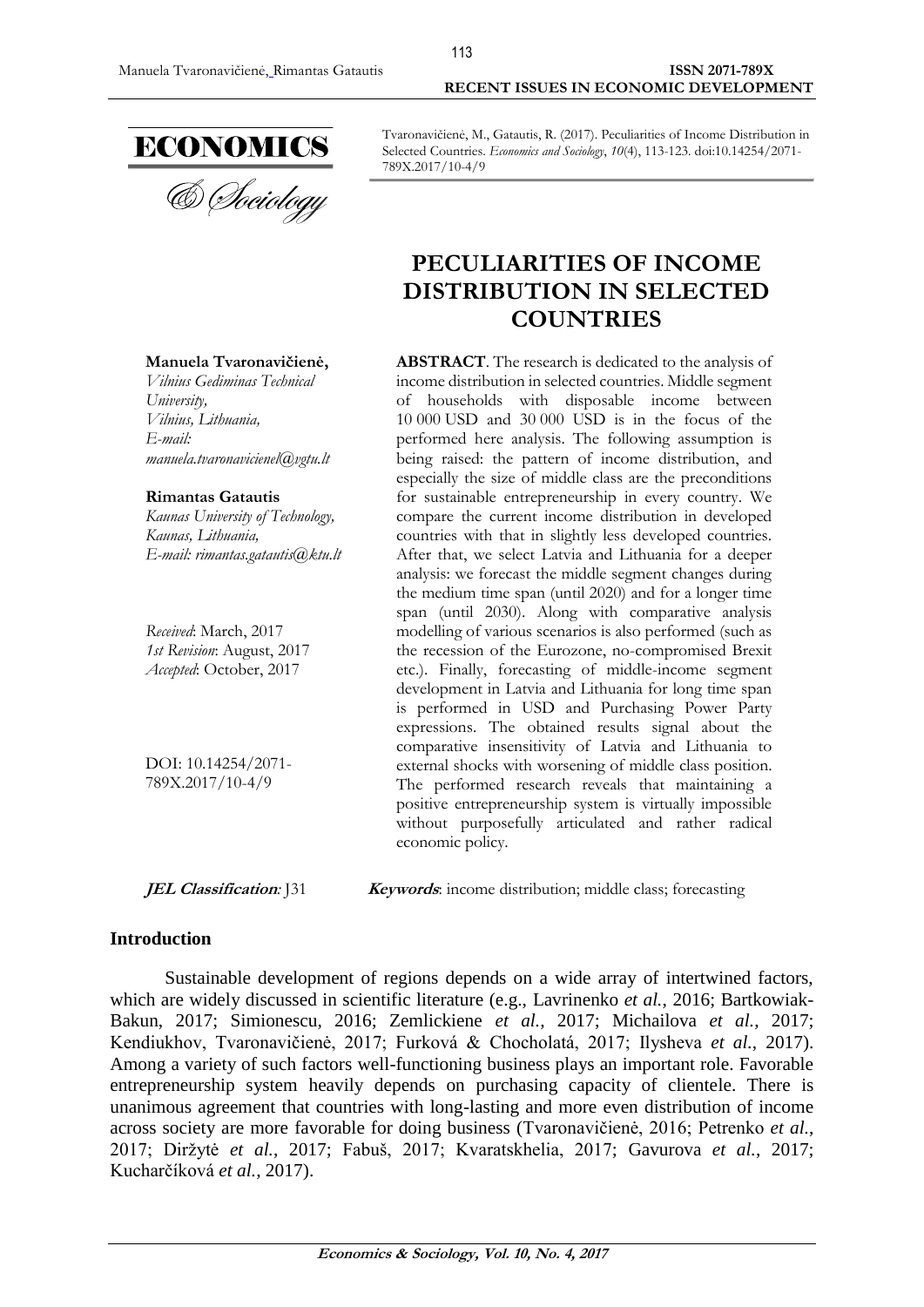# **1. Literature review**

Despite extremely large disparities in income are more characteristic for less developed countries, in our paper we will concentrate on developed countries. In their economies distribution of income (and wealth) does not affect the development processes so crucially, as compared to underdeveloped word (Simionescu *et al.*, 2017; Oladimej and Muhammed, 2017; Bilan *et al.*, 2017). Comparisons here are hardly possible as such. However, if to look for additional drivers in more sustainable entrepreneurship, we believe that the expansion of middle class could contribute to business flourishing in developed world too (Sinicakova and Gavurova, 2017).

In order to find out if the expansion of middle class could potentially result in palpable results for some of the less developed European countries, let us observe the distribution of income in the selected countries of this region.

# **2. Methodology of comparisons of income distribution in selected countries**

Relying on official statistical data we will examine fraction of middle class in selected more developed European countries. Additionally to the selected countries from Europe we will include into our analysis United States of America. So, Germany and United Kingdom and Norway will represent the best developed countries in Europe with USA taken for comparison reasons with purpose to check if level of development conditions similar distribution even if economic policies differ. Comparatively less developed European countries in this research are represented by Check Republic, Bulgaria and there Baltic countries: Lithuania, Latvia and Estonia. After clarifying if consistent pattern could be traced, we will focus on Lithuania and Latvia. Besides comparisons of state of the art for Lithuania and Latvia, we will analyze various scenarios of external environment and will forecast change of middle class in that changed conditions. We assume that middle class is fraction of population with disposable income between 10 000 and 30 000 US dollars per year. Here we need to point that if we attribute different interval of income to represent middle class, we would receive respectively differing picture. Since we intend to focus on Lithuania and Latvia, we believe that chosen brackets for middle class characteristic are suitable because corresponds perception of middle class in targeted countries.

# **3. Conducting research and results: data and its interpretation**

Below (*Figure 1*) we provide graphical depiction of middle class segment in selected countries. As it was already indicated above, we assume, that middle class segment could be represented by number of inhabitants with disposable income from 10 000 to 30 000 US dollars per year. At first let us juxtapose countries, representing geographic Europe – Germany, United Kingdom, Norway – and USA. It is interesting that in all selected developed countries we observe significant fraction of middle class. Inhabitants with disposable income below 10 000 USD is minority; middle class comprises significant fraction in all developed countries. One peculiarity is found: in USA and Norway distribution of income is reflected by inverted pyramid, which vividly signals the majority of population have disposable income above 30 000 USD per year. Despite those two countries are incomparable in their size, distribution of society is rather similar: rich people prevail. It is interesting that other two countries, which represent developed European countries, demonstrate slightly different pattern of income distribution across society: in Germany and UK we do not observe inverted pyramid, since here middle class (not the richest one) comprises majority. According theory of economic development, specifically such mode of income distribution the mostly facilitates further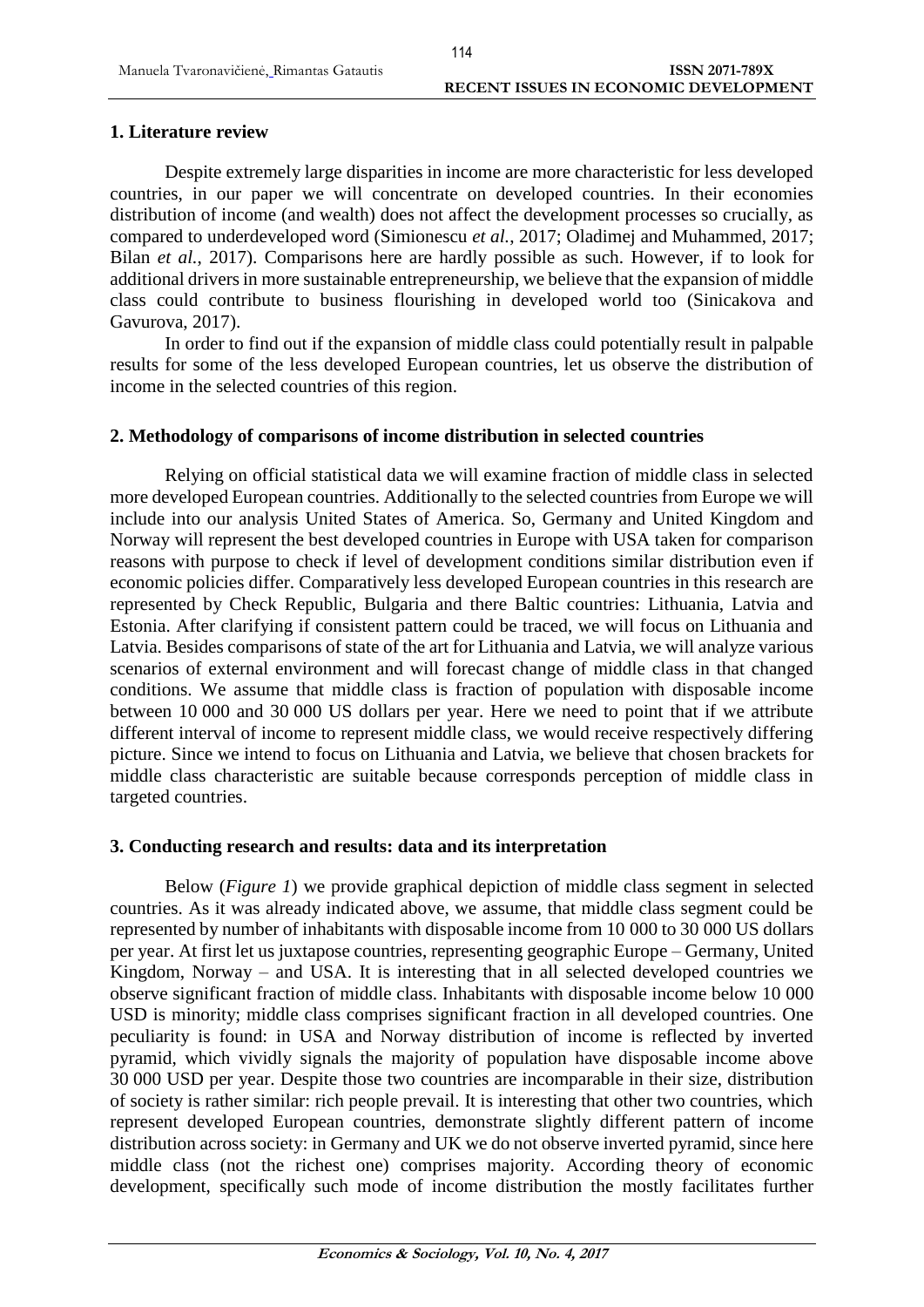economic development. To conclude, well developed countries have significant middle class and significant fraction of rich people. In some countries rich (top) class prevail, in some countries middle class prevail. Poor people in well developed countries comprise minority of population.



Figure 1. Middle class in selected countries, forecast of Latvia's middle class change until year 2021 *ceteris paribus*

*Source*: Euromonitor International, database Passport.

Let us examine pattern of income distribution in selected less developed European countries: Check Republic, Lithuania, Latvia, Estonia and Bulgaria. Pictograms of those countries presented in Figure 1 allow us to see that we have very differing pattern of income distribution across society: here middle class (in Bulgaria it is even nonexistent) is minority. The biggest share of three distinguished income groups comprise poor people, or bottom group. It is peculiar that well developed and less developed countries differ considerably in disposable income distribution patterns across society (Tomaszewicz and Trębska, 2015; Clowes and Bilan, 2014).

If to return to characteristic of entrepreneurship ecosystem, we can state that less developed European countries are much less favorable for business development. Less developed countries have to think about certain tradeoff to mitigate this unfavorable factor affecting overall business environment.

# **4. Plausible scenarios of development and their impact on middle class dynamics**

Let us look at forecast of middle class change tendencies until year 2020. The forecast has been performed by use of Euromonitor International database Passport.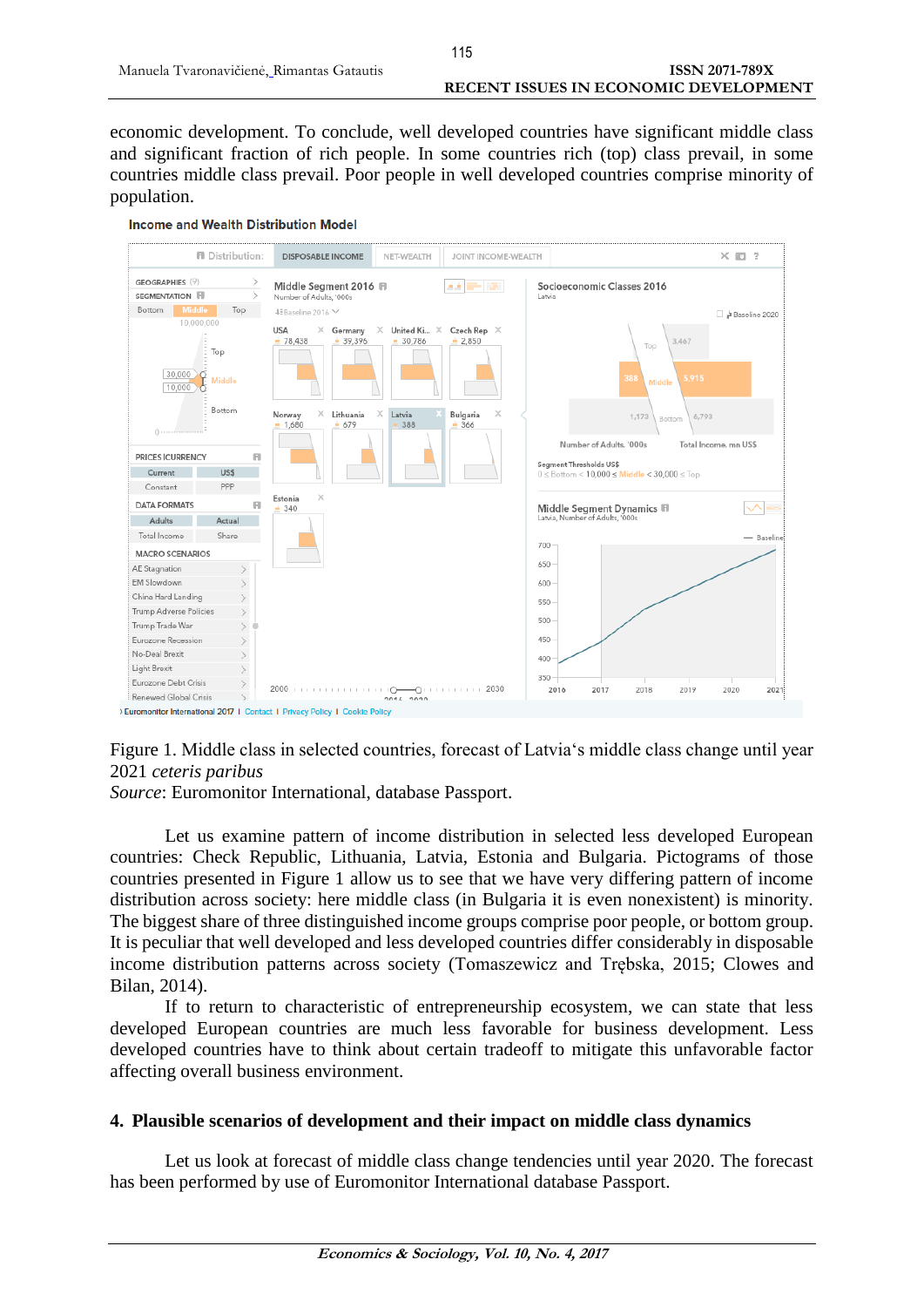Let us look at the variant, when all conditions remain the same; i.e. ceteris paribus. Let us take Lithuanian case, middle class numbers. We will use two different estimations of disposable income for attribution of households to middle class segment. In one case we will attribute people to middle class by disposable income measured in current prices (*Figure 2*), and in the second case we will look at numbers of inhabitants, with disposable income 10 000 and 30 000 USD estimated in purchasing power parity (*Figure 3*). We see that number differ, and even direction of trend is opposite. Results of forecasting show that numbers of people with disposable income between 10 000 and 30 000 UDS, estimated in current prices would increase in the nearest future, alas number of people within the same range estimated in PPP would diminish considerable. Let us recall that we are considering Lithuanian case. We reason that obtained results signal about fast diminishing of purchasing power of Euro in Lithuania. To put that in another words, we could say that prices of goods and services included into a basket for PPP estimations would increase in Lithuania enormously.



Figure 2. Forecast of Lithuanian Figure 3. Forecast of Lithuanian middle class dynamics, middle class dinamics, in current prices in Purchasing Power Parity (PPP) *Source* (*Fig. 1*, *Fig. 2*): Euromonitor International, database Passport.

Let us look at Latvia's analogues data. Middle segment dynamics for Latvia is presented in *Figure 1* (look the right bottom of the picture) and middle segment dynamics estimated in PPP is presented in *Figure 4* (look below). It is very interesting to note, that Latvia's forecast in PPP completely differs from Lithuanian one.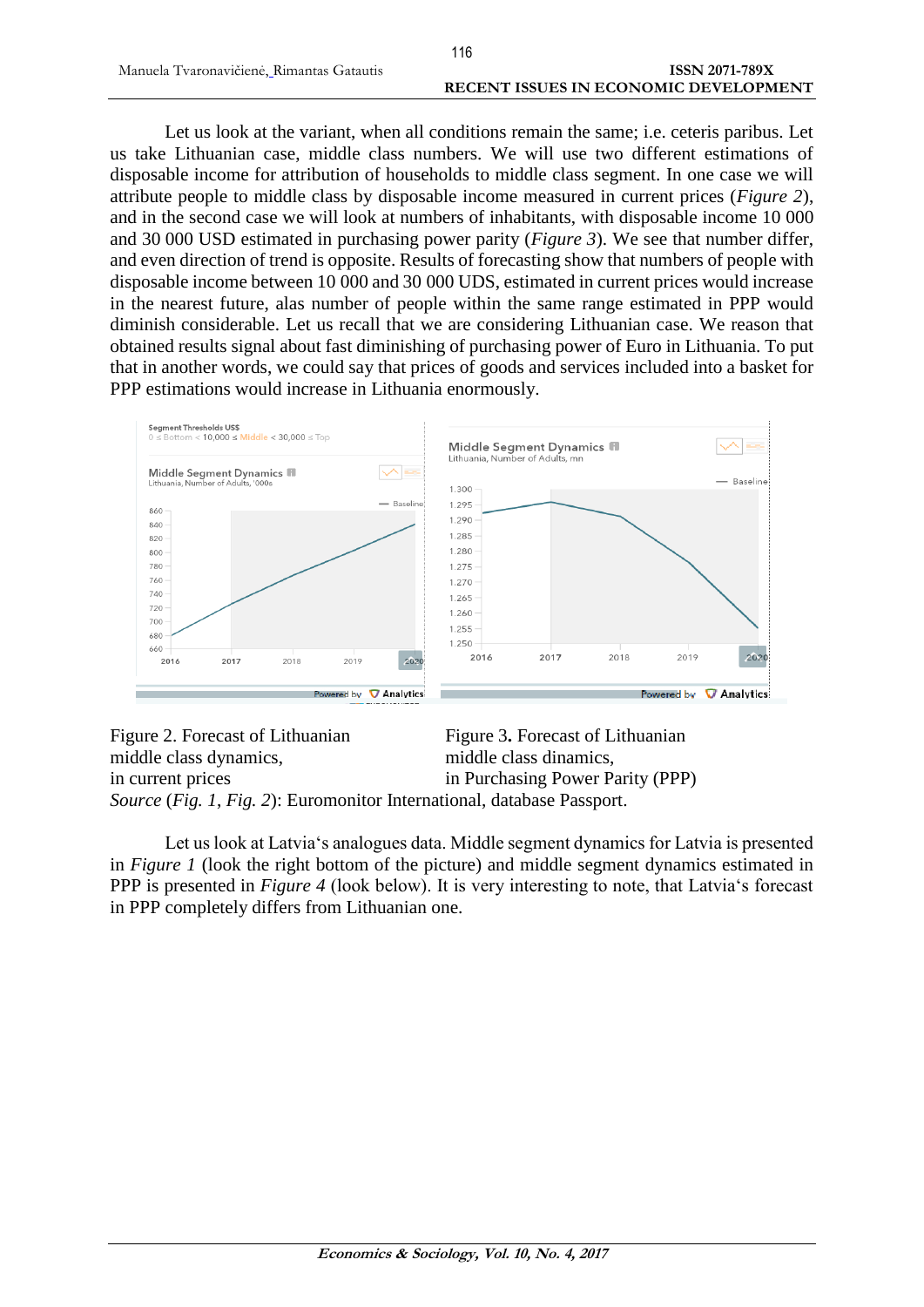

Figure 4. Forecast of Lithuanian middle class dinamics, in Purchasing Power Parity (PPP) *ceteris paribus*

The forecast suggests, that in Latvia size of middle class will expand. There is no controversy between data obtained using current price and PPP approach. We can expect sequent development of economy, with expanding middle class. Obtained data for Latvia allow us to expect favorable ecosystem for entrepreneurship in this country. Let us examine how plausible scenarios of international development would affect middle class development in Lithuania and Latvia. At first let us take two scenarios: Eurozone Recession, probability 8% and AE stagnation, probability 12% (scenarios and probabilities are taken from Euromonitor International database Passport). Eurozone recession assumptions in the database Passport is described as situation, when "growing geopolitical and EU break-up risks increase uncertainty and reduce investment. Significant deterioration in Eurozone credit markets, consumer confidence and business confidence. Estimated probability: 5-10% probability over a one-year horizon, 10-19% over a two-year horizon". AE stagnation in its turns is understood as situation, when , growing influence of populist politicians leads to rising trade and immigration restrictions, and a slowdown in implementation of structural reforms. Annual labour productivity growth in advanced economies over the next five years declines significantly below the baseline forecast. Greater private sector pessimism about the future reduces business investment and consumer spending. The average annual GDP growth in advanced economies declines by 1.2-1.5 percentage points relative to the baseline forecast over a five-year horizon. Estimated probability: 10-15% over a one-year horizon, 19-28% over a two-year horizon" (Euromonitor International database Passport).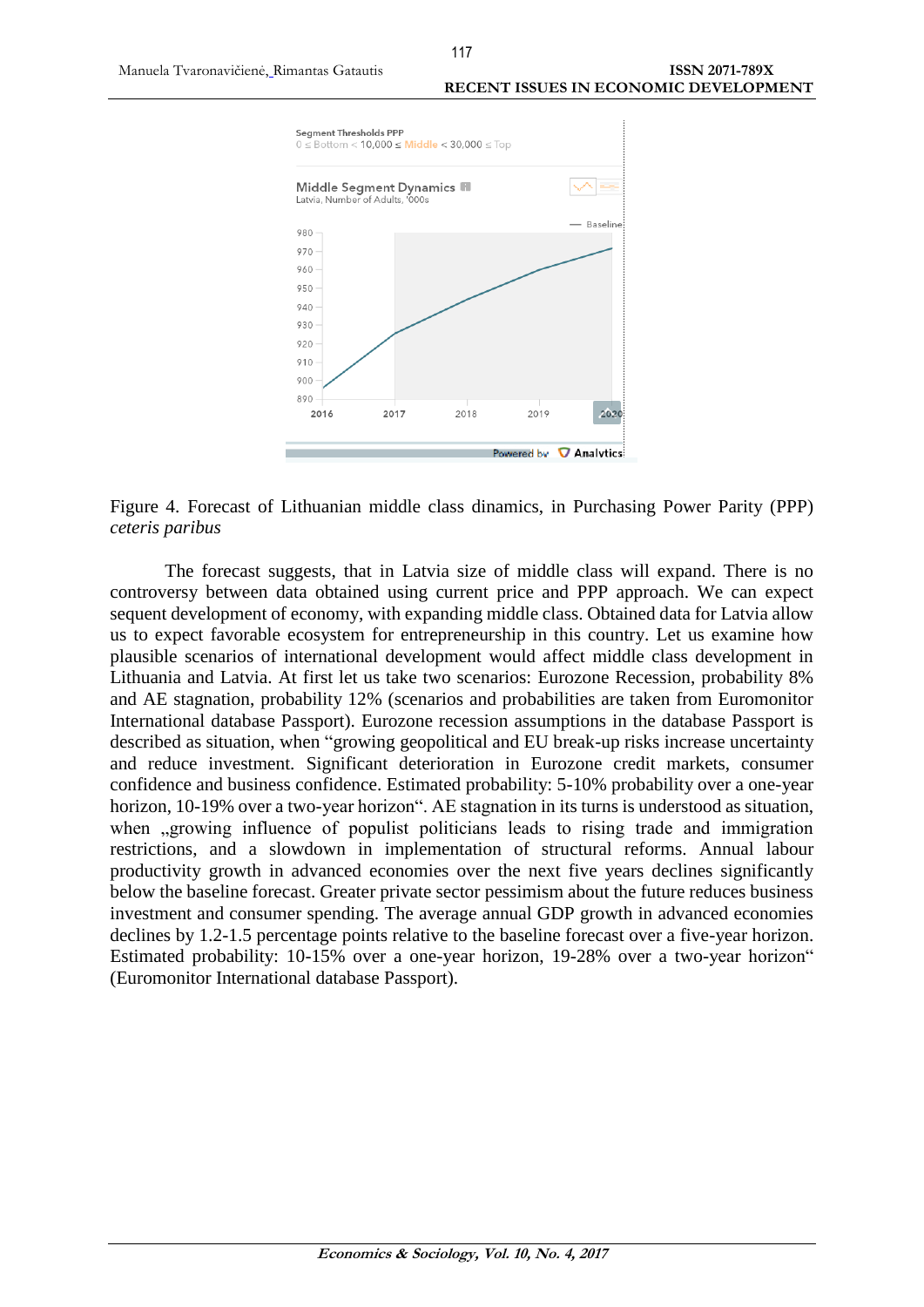

Figure 5. Impact of Eurozone recession on Lithuania's middle class development (PPP version)



Figure 6. Impact of AE stagnation on Latvia's middle class development

Let us examine two additional scenarios. This time we will look at Latvia's results specifically. Emerging markets (EM) slowdown, 11%. Passport database describes this scenario in the following way: "Scenario Assumptions: Long Term Potential Output in Emerging Markets Lower than Expected. Domestic business and consumer confidence drop significantly. Increase in capital outflows leads to higher financing costs. Estimated probability: 9-14% over a one-year horizon, 18-26% over a two-year horizon" Another scenario is so named "No-Deal Brexit probability 18%" and "Scenario Assumptions: Negotiations between the EU and the UK break down, and the UK leaves the EU in 2019 without reaching a trade agreement. Trade relations with the EU default to World Trade Organisation (WTO) conditions.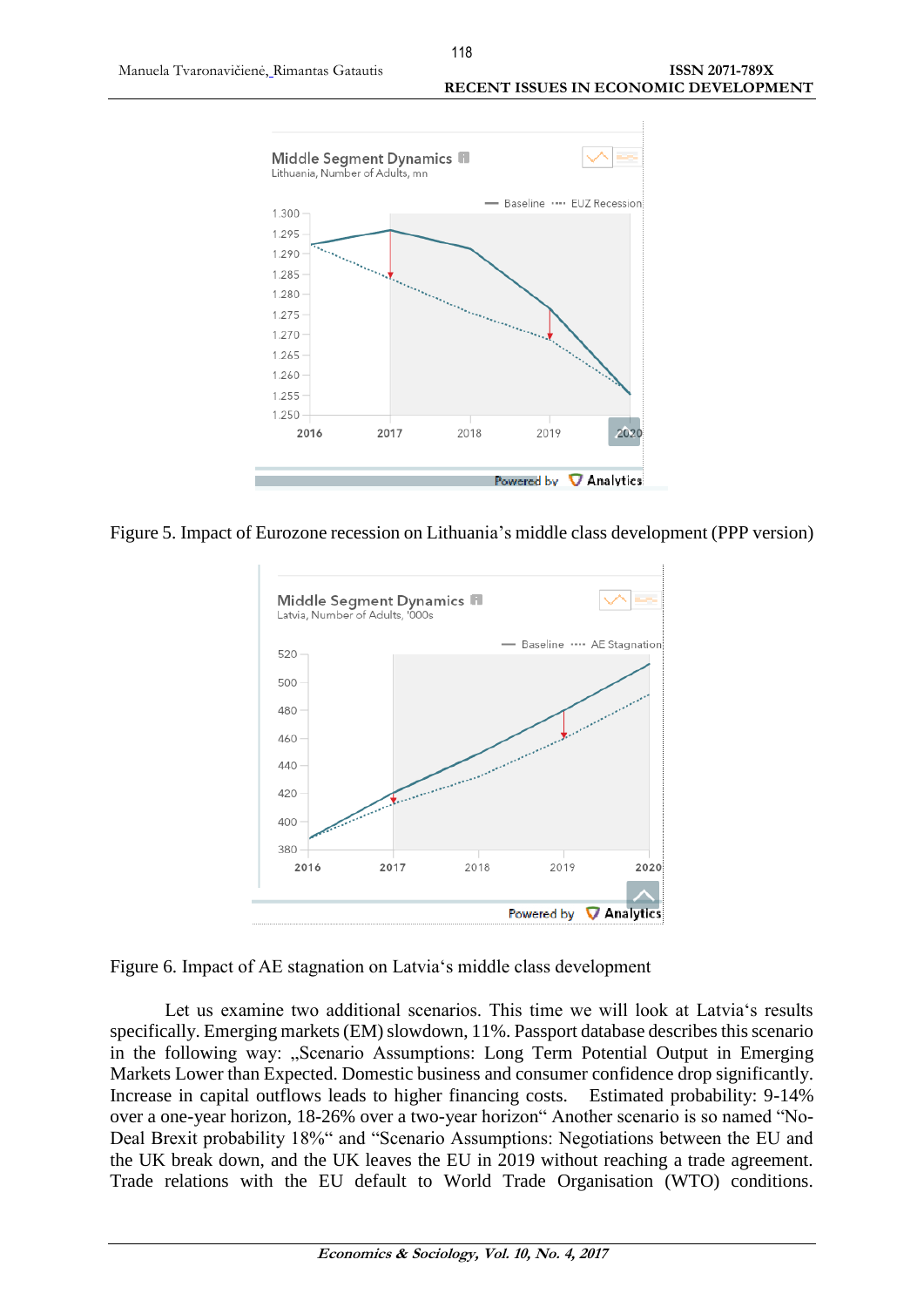Heightened uncertainty and lower labour productivity lead to a long-term decline in UK real GDP of around 3% relative to the baseline forecast. Estimated Probability: 30-40% over a 2 year horizon, 15-20% over a 1-year horizon".



Figure 7. Impact of emerging markets (EM) Figure 8. Impact of No-Deal Brexit on slowdown on Latvia's middle class development middle class development (PPP version)

Indicated above scenarios do not affect Latvia's middle class development tendencies (*Figure 7* and *Figure 8*).

The above provided scenarios signal about weak ties of Latvia with European countries. It seems that only one scenario – global crisis- would affect Latvia's middle economy more significantly (see *Figure 9* depicted below). Global crisis scenario is described in Euromonitor International database Passport in the following way:

"Global Crisis, probability 3%. Scenario: advanced economies stagnate, with annual potential output growth declining by 1-1.5 percentage points below the baseline forecast.

- Long-term potential growth in Emerging Markets is significantly below expectations, leading to reduced private sector confidence and higher country borrowing costs.

- A rise in the proportion of distressed loans leads to a financial crisis in China.

- Greater pessimism about Eurozone growth prospects lead to lower private sector spending and a deterioration in Eurozone credit markets. Estimated probability: 2-4% over a 1 year horizon, 4-8% over a 2-year horizon".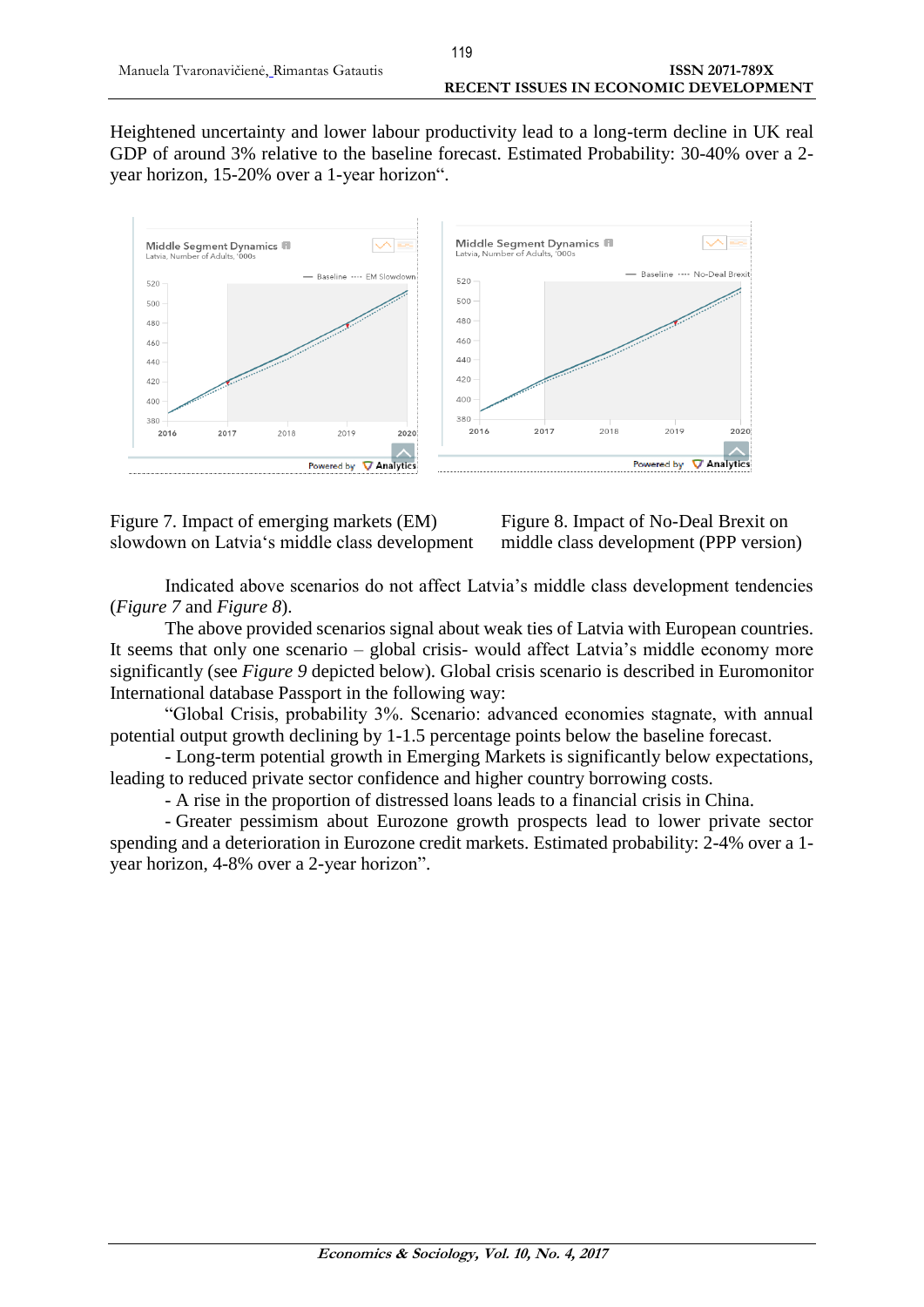

Figure 9. Impact of global crisis scenario on Latvia's middle class dynamics

### **5. Income distribution in Latvia and Lithuania in long-range (until year 2030)**

Middle class USD versus middle class in PPP

In order to have better understanding of long-term trends in income distribution in Lithuania and Latvia let us examine forecast of middle class change until year 2030. We will juxtapose forecast when disposable income of middle class is estimated in current prices and forecast when income, according which, population is attributed to middle class segment performed in PPP, or to put in other words, inhabitants are attributed to middle class segment according their real purchasing power, estimated on basis of basket of goods and services used for this purpose. Obtained trends of middle class change in long-term in Lithuania estimated in these two ways are presented below in *Figure 10* and *Figure 11*.



Figure 10. Forecast of Lithuanian middle Figure 11. Forecast of Lithuanian middle class dynamics until year 2030, in current prices dynamics until year 2030, in PPP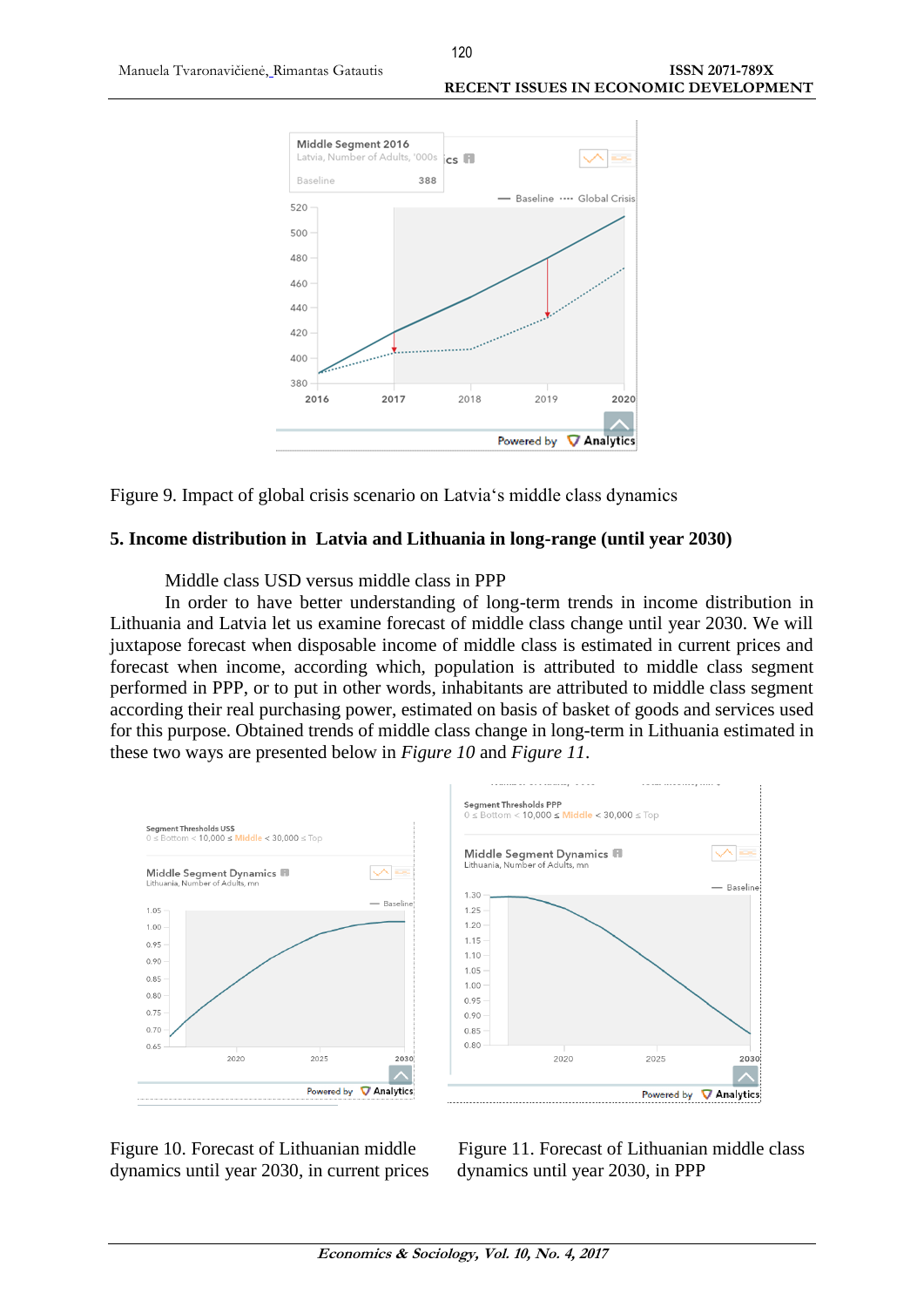Obtain results verify insights formulated basing on shorter-term forecasting results (untill year 2020) provided in *Figure 2* and *Figure 3*: despite formally looking middle class should expand, it remains unclear what will be real purchasing power of this middle class. It might be that in reality due to gradually diminishing purchasing power this middle segment will contract in reality as indicated in *Figure 11*. Let us examine analogous forecast for Latvia (below presented *Figure 12* and *Figure 13* respectively).



Figure 12. Forecast of Latvian middle Figure 13. Forecast of Latvian middle class class dynamics until year 2030, in current prices, dynamics until year 2030, in PPP,

Obtained long-term forecasting results for Latvia suggest rather similar situation for Latvia in long-run: despite increasing numbers of inhabitants attributed to middle class segment according current prices, real situation of middle class remain rather obscure. Forecast performed in PPP signal that numbers of middle class would at first increase but starting from approximately year 2020 will, most likely, start diminishing.

To conclude, tendencies of income distribution in Lithuania and Latvia are rather similar with a single clearly visible difference: the same phenomenon in Latvia would take place with some delay. Expected delay is in the range of 3-5 years.

Distribution of income in Lithuania and Latvia will not contribute sufficiently to accomplishing of entrepreneurship ecosystem in analyzed countries.

# **Conclusion**

Analysis of disposable income distribution patterns in selected well developed countries and comparatively less developed European countries let us come to the following insights.

Completely differing patterns of income distribution were found in affluent and less wealthy societies: in rich countries top and middle class embrace majority of population; while in less developed European countries the low income segment is the largest; it is followed by middle segment and the top segment is insignificant. Various scenarios of external environment change, would not impact Lithonia and Latvia in medium range. In long run middle class in Lithuania and Latvia should expand, alas its purchasing capacity may diminish hence real expansion of middle layer of society *ceteris paribus* is hardly plausible until year 2030. Latvia,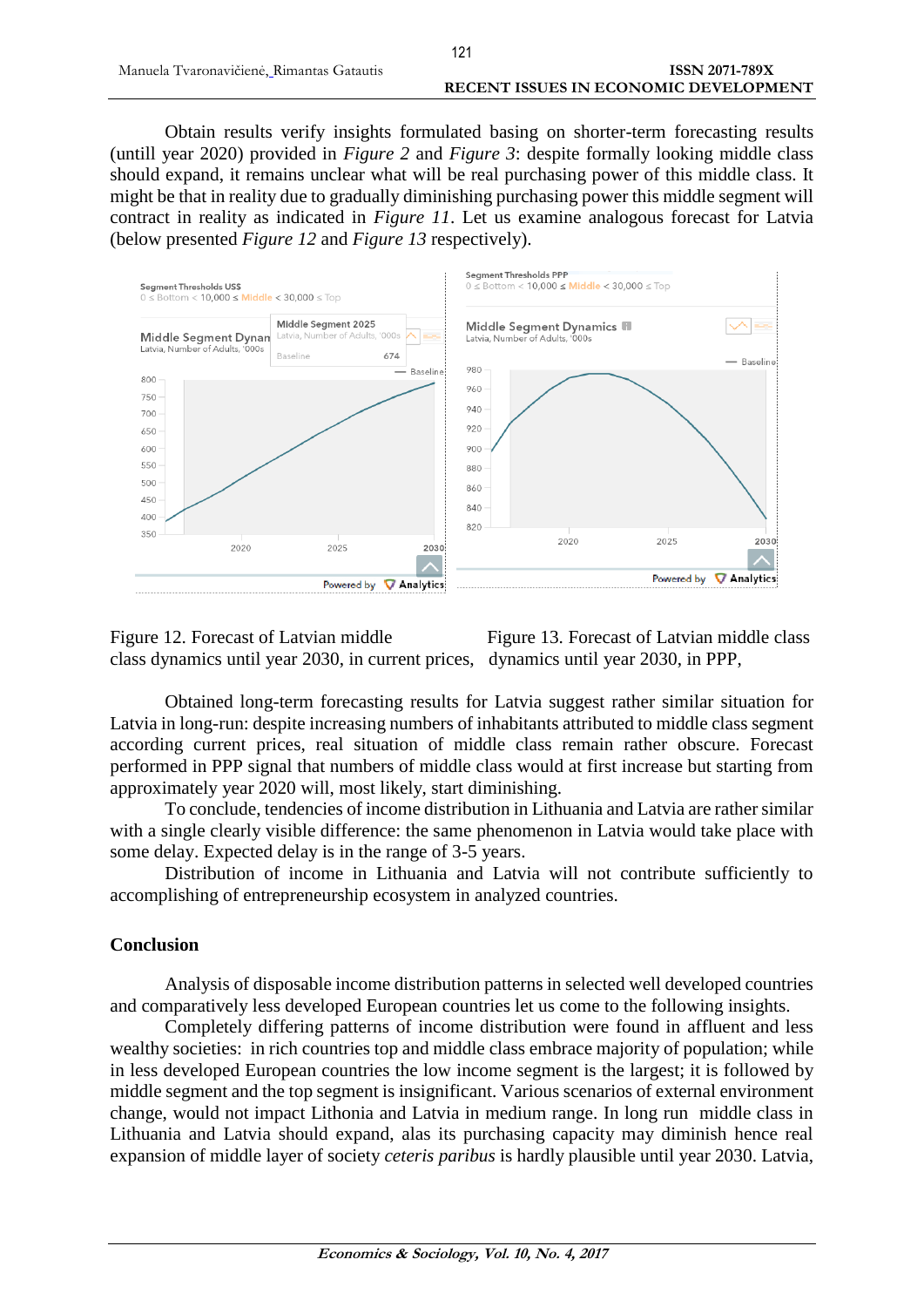as it is expected, would replicated patterns of Lithuanian development with the single difference that the same phenomena will occur with delay.

### **Limitations of research**

The presented research as all researches has own limitations. The main limitation that forecasting is based on historical data. Hence, the obtained results provide us with signals what would be if there were no structural changes, understood as orientation to high value added products and significant increase in productivity and competitiveness. Let us hope right orientation of future reforms will prevent Lithuania and Latvia from forecasted tendencies

### **References**

- Bartkowiak-Bakun, N. (2017). The diversity of socioeconomic development of rural areas in Poland in The Western Borderland and the problem of post-state farm localities. *Oeconomia Copernicana*, *8*(3), 417-431.<https://doi.org/10.24136/oc.v8i3.26>
- Bilan, Y., Mishchuk, H., & Dzhyhar, T. (2017). Human capital factors and remuneration: analysis of relations, modelling of influence. *Business: Theory and Practice*, *18*, 208-214.
- Clowes, D., & Bilan, Y. (2014). Tracking income per head in central-southern europe. Country responses to the global downturn (2008-2012*). Economic Computation and Economic Cybernetics Studies and Research*, *48*(2), 257-270.
- Dirzytė, A., Rakauskienė, O. G.; Servetkienė, V. (2017). Evaluation of resilience impact on socio-economic inequality. Entrepreneurship and Sustainability Issues, 4(4), 489-501. [https://doi.org/10.9770/jesi.2017.4.4\(7\)](https://doi.org/10.9770/jesi.2017.4.4(7))
- Fabuš, M. (2017). Current development of business environment in Slovakia and Czech Republic. *Entrepreneurship and Sustainability Issues*, *5*(1), 127-137. [https://doi.org/10.9770/jesi.2017.5.1\(10\)](https://doi.org/10.9770/jesi.2017.5.1(10))
- Furková, A., & Chocholatá, M. (2017). Interregional R and D spillovers and regional convergence: a spatial econometric evidence from the EU regions. Equilibrium. *Quarterly Journal of Economics and Economic Policy*, *12*(1), 9-24. <https://doi.org/10.24136/eq.v12i1.1>
- Gavurova, B., Virglerova, Z., Janke, F. (2017). Trust and a sustainability of the macroeconomic growth insights from dynamic perspective. *Journal of Security and Sustainability Issues*, *6*(4), 637-648. [http://doi.org/10.9770/jssi.2017.6.4\(9\)](http://doi.org/10.9770/jssi.2017.6.4(9))
- Ilysheva, N., Karanina, E., Baldesku, E., and Zakirov, U. (2017). Detection of the Interdependence of Economic Development and Environmental Performance at the Industry Level. *Montenegrin Journal of Economics*, *13*(4), 19-29, <https://doi.org/10.14254/1800-5845/2017.13-4.2>
- Kendiukhov, I., Tvaronavičienė, M. (2017). Managing innovations in sustainable economic growth. *Marketing and Management of Innovations*, *3*(33), 42, <http://dx.doi.org/10.21272/mmi.2017.3-03>
- Kucharčíková, A., Tokarčíková, E., Klučka, J., Koňušíková, L. (2015). Foreign Direct Investment: Impact on Sustainable Development in Regions of Slovak Republic. J*ournal of Security and Sustainability Issues*, *5*(1), 59-71. https://doi.org[/10.9770/jssi.2015.5.1\(5\)](http://jssidoi.org/jssi/papers/10.9770/jssi.2015.5.1(5))
- Kvaratskhelia, M. (2017). World challenges and economics of Georgia. *Journal of Security and Sustainability Issues*, *6*(4), 619-625. [http://doi.org/10.9770/jssi.2017.6.4\(7\)](http://doi.org/10.9770/jssi.2017.6.4(7))
- Lavrinenko, O., Smirnov, A., Jefimovs, N. (2016). Assessment of social-economic security of administrative areas of Latvian municipalities. *Journal of Security and Sustainability Issues*, *6*(2), 245-257. [https://doi.org/10.9770/jssi.2016.6.2\(5\)](https://doi.org/10.9770/jssi.2016.6.2(5))